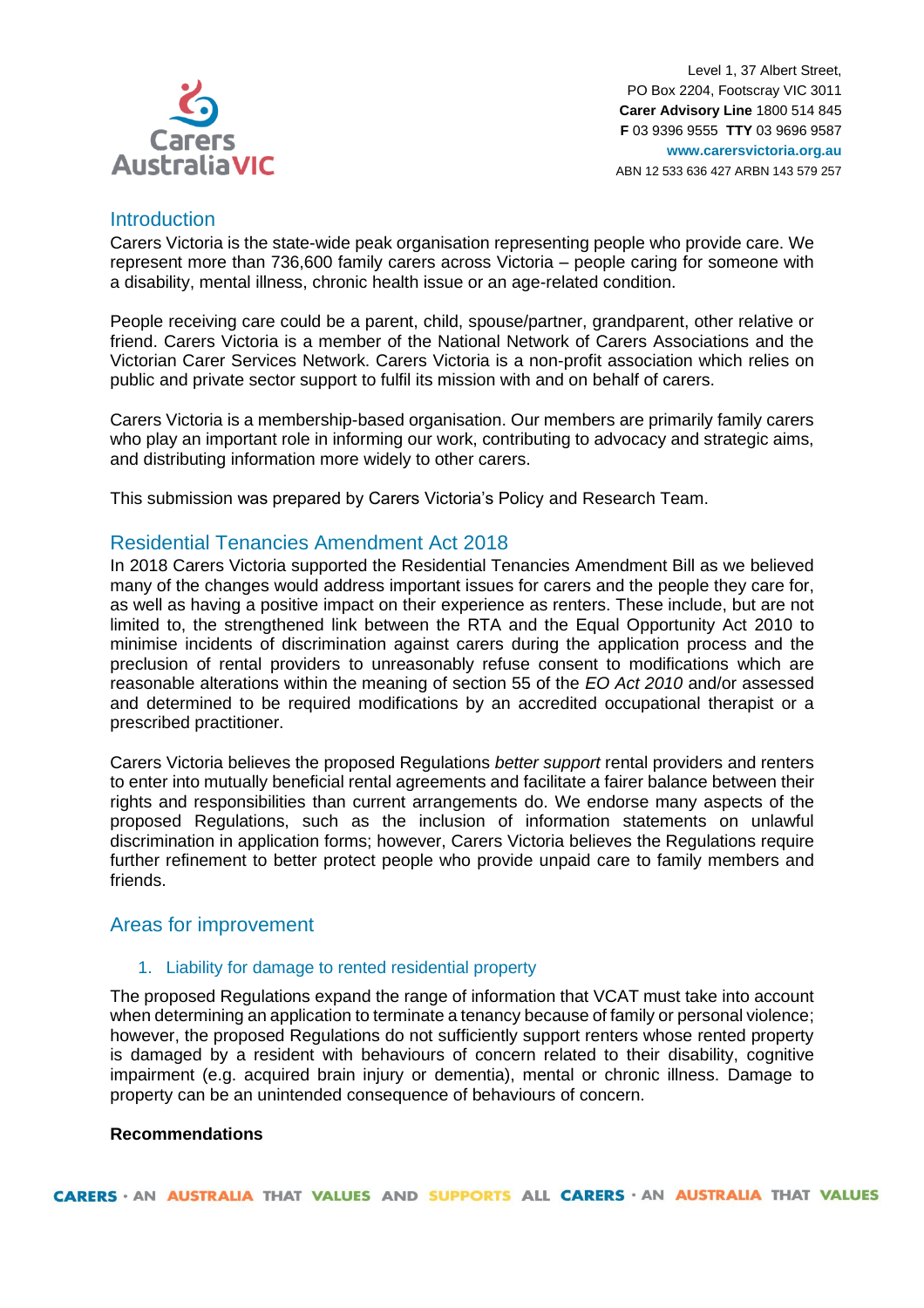- Amend the proposed Regulations to expand the range of information that VCAT must take into account when determining an application to terminate a rental agreement for people who are in care relationships with individuals who display behaviours of concern related to a condition(s) listed above.
- Amend the Notice to vacate a rented premises form to mandate the rental provider to present documentary evidence to support his/her claim that the renter is liable for damage to the premises; is a danger to others; or threatened and/or intimidated the rental provider, their agent, contractor or employee.

## 2. Minimum standards: cooling appliances

It is a positive move that Schedule 4 Minimum Standards of the proposed Regulations reflect community expectations that renters have the right to live in a safe, homely and functioning environment; however, the Minimum Standards only insist on the inclusion of a heater in the main living area, not a cooling appliance. Both heating and cooling are essential for individual health and wellbeing. The proposed Regulations are inconsistent with the Department of Health and Human Services own ["Heat health plan for Victoria"](https://www2.health.vic.gov.au/about/publications/policiesandguidelines/heat-health-plan-for-victoria) which states: "extreme heat exacerbates pre-existing medical conditions and causes heat-related illness. Children, people aged over 65, those taking some medications that affect the body's ability to cope with heat, people living alone and people who are socially isolated are among those most affected." (page 1)

### **Recommendation**

• Revise Schedule 4 Minimum Standards to include a cooling appliance for implementation from July 2020.

# Further recommendations

- 1. From July 2020, mandate 28 days for rental providers to respond to home modification requests permitted under Section 64 Amended of the Rental Tenancies Amendment Act 2018. Currently, provisions in both the proposed Regulations and legislation do nothing to prevent a residential rental provider from delaying approval long enough before a rental agreement expires and thereby not providing an option to renew it in order to source a renter who will not request a home modification.
- 2. From July 2020, allow renters and rental providers to negotiate the means by which they communicate with each other. Carers Victoria is concerned the requirement to communicate in written format may be difficult for renters for whom English is a second language, have a disability, cognitive impairment (e.g. acquired brain injury or dementia), mental or chronic illness or care needs from advanced age. Without change, this requirement is likely to add further pressure on informal carers and formal advocacy services.
- 3. From July 2021, mandate accessible communication between renter and rental provider.
- 4. From July 2020, prohibit the rental provider from asking applicants if they intend to use the Victorian Bond Loan Scheme or why they left their last property. This information has the potential to allow the rental provider to discriminate against low-income earners, casual employees or recipients of income-support payments such as Newstart. Carers